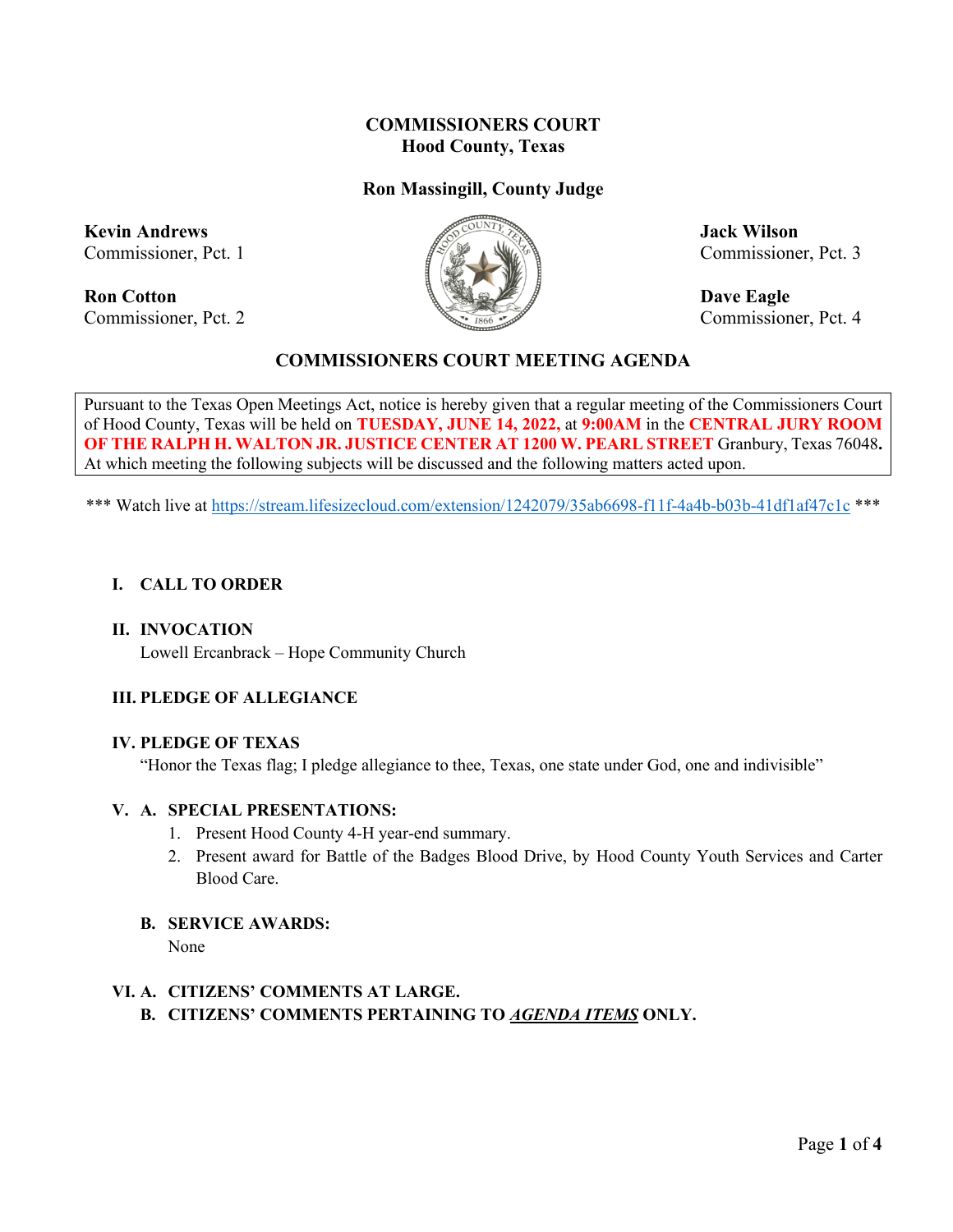#### **VII. CONSENT AGENDA**

#### **A. TREASURER:**

- 1. Review and accept payroll Bond Election Workers' paid 05/20/22 [Treasurer Reports 1-2](https://cohoodtxus-my.sharepoint.com/:b:/g/personal/skiser_co_hood_tx_us/Eauh3Kk3ZqpJj92vlh7Vfx4B9lmLdy8GJzdJ8dDEeTuOTw?e=vhsKVp)
- 2. Review and accept payroll 05/09/22 through 05/22/22 paid 05/27/22.
- 3. Review and accept payroll Election Workers' Runoff Election paid [Treasurer Reports 3-4](https://cohoodtxus-my.sharepoint.com/:b:/g/personal/skiser_co_hood_tx_us/EXB4FUvkUfBJmz11lBhbMMcB-JF2mpX4cPdHcgVuAjAvSg?e=0yDpjv) 06/09/22.
- 4. Review and accept payroll 05/23/22 through 06/05/22 paid 06/10/22.

#### **B. PERSONNEL CHANGES:**

Approve personnel changes, new hires, and terminations.

#### **C. LINE ITEM TRANSFERS/ BUDGET AMENDMENTS:**

- 1. Consider [line item transfers for the period of May 17, 2022 through June 7, 2022](https://cohoodtxus-my.sharepoint.com/:b:/g/personal/skiser_co_hood_tx_us/Ed1GBCH-N9xFr8-BF3F7_OEByE3k_Ttw7WmnkuPga1pn1Q?e=lyg5Cv) and take appropriate action.
	- a. Departmental Line Item Transfers
		- 1. Information Technology: \$7,000.00 a. \$7,000.00 - Increase Part time b. (\$7,000.00) - Decrease Infrastructure Supplies

Temporary Position.

- 2. Juvenile Probation: \$6,000.00
	- a. \$6,000.00 Increase Juvenile- CCL Attorney Fees b. (\$6,000.00) - Decrease DJ-Other Litigation-Felony Appeals Increase budget for anticipated invoices through the remainder of fiscal year 2022.
- 3. Juvenile Probation: \$5,000.00 a. \$ 5,000.00 - Increase Juvenile Dist. Judge b. (\$5,000.00) - Decrease DJ-Capital Murder Increase budget for anticipated invoices through the remainder of fiscal year 2022.
- 4. Constable Pct. 2: \$650.00 a. \$ 650.00 - Increase Vehicle Maintenance b. (\$650.00) - Decrease Copier Lease Increase vehicle maintenance to purchase new tires to replace worn tires and to balance tires and front in alignment on 2017 Chevy PU.
- b. Dedicated/Accounting Line Item Transfers
	- 1. None.

## **D. SHERIFF:**

1. Authorize the County Judge to sign the Defense Logistics Agency, Disposition Services, LESO Application for Participation – State Plan of Operations between the State of Texas and the Hood County Sheriff's Office.

## **E. PURCHASING:**

1. Approve the transfer of a damaged ballistic shield to the Joshua Police Department.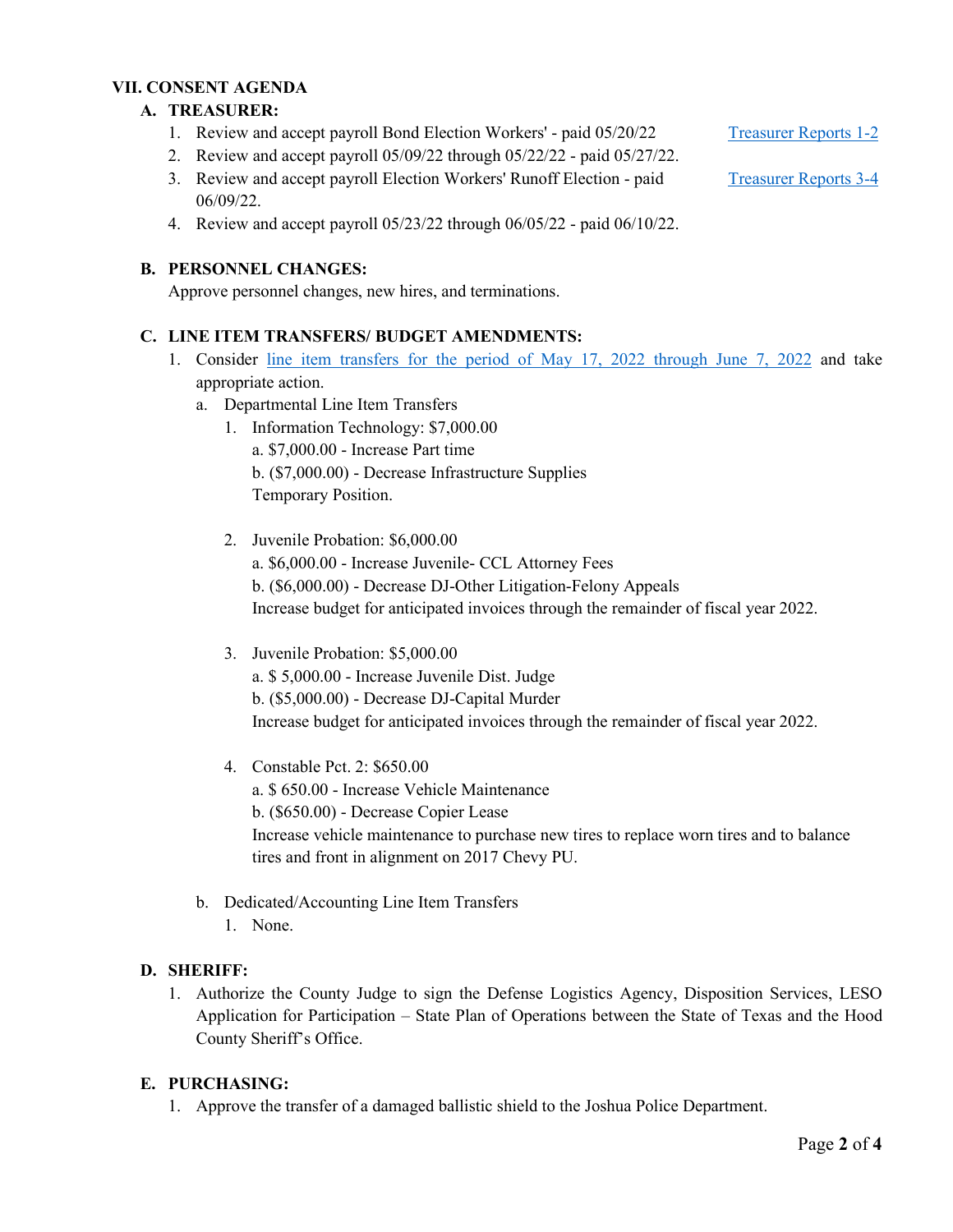- **F.** Authorize County Judge to sign the Unclaimed Property Capital Credits for Counties form for submission to the Texas Comptroller.
- **G.** Authorize the County Judge to sign the Defense Logistics Agency, Disposition Services, LESO Application for Participation–State Plan of Operations between the State of Texas and Hood County Constable Precinct 4.

#### **VIII. BUSINESS TO BE DISCUSSED AND CONSIDERED FOR APPROVAL: A. SUBDIVISIONS, ROADS AND PLATS:**

1. ROAD OPERATIONS No items

#### 2. DEVELOPMENT

- a. Set public hearings for the following replats:
	- 1. THE TRADITION AT PORT RIDGLEA (PCT 3);
	- 2. PECAN PLANTATION UNIT 8, LOT 887R (PCT 2);
	- 3. DEER VALLEY ESTATES, TRACT 15R1 & 15R2 (PCT 1).
- b. Discuss and Consider the Final Plat of OUEEN J ADDITION, LOTS  $1 6$ , BLOCK 1 (PCT 1).
- c. Discuss and consider the Final Plat of [MULLIGANS ADDITION, LOT 1, BLOCK 1](https://cohoodtxus-my.sharepoint.com/:b:/g/personal/skiser_co_hood_tx_us/EcUxtzPf8UpKhSjQg3Gh42UBVYhDI7gI35NAbkiD-QMCUw?e=CmuMtY) (PCT 3).
- d. Public Hearing to discuss and consider the variance requests for 1862 Ranch to Section II, Subdivision Regulations, Section 8.5. (PCT 1).
- e. Discuss and consider the site development plan for Circle B RV Park (continued from May  $24<sup>th</sup>$ Commissioners Court) (PCT 1).

#### **B. FINANCIAL:** [Financial Reports](https://cohoodtxus-my.sharepoint.com/:f:/g/personal/skiser_co_hood_tx_us/Em1nUa1rQblHtmxxyeZtW04BdIL0Ax4HyRY7bRGSodr5Pw?e=85ux6m)

1. Consider "Certification of Payment of Invoices" for the period May 17, 2022 through June 7, 2022, discuss Vendor payment over \$10,000 and take appropriate action. Expenditures for June 14, 2022 Commissioner's Court: \$1,486,387.68

## **C. MISCELLANEOUS**:

- 1. Discuss and take appropriate action to approve County Extension's request to remove a portion of the existing barrier wall and place a greenhouse in the Master Gardeners Demonstration Garden that will extend into the existing parking lot up to 7 feet. (EXT, COM. P1)
- 2. Consider and take appropriate action to award [RFB2022-003 Jail Bread.](https://cohoodtxus-my.sharepoint.com/:b:/g/personal/skiser_co_hood_tx_us/EXmYNT5VyupEnzV2A-Fe20wBJ1FNuRcS9boiHrHKFwXy1Q?e=1comgg) (PUR,CJ)
- 3. Discuss and take appropriate action regarding the Election Administrator's overtime compensation. (CJ)
- 4. Discuss and take appropriate action to allow Adventist Risk Management to utilize the JP 2 courtroom on July 8, 10 and 11. (CJ)
- 5. Discuss and take appropriate action to approve a temporary Information Technology part-time employee. (IT, COM. P1)